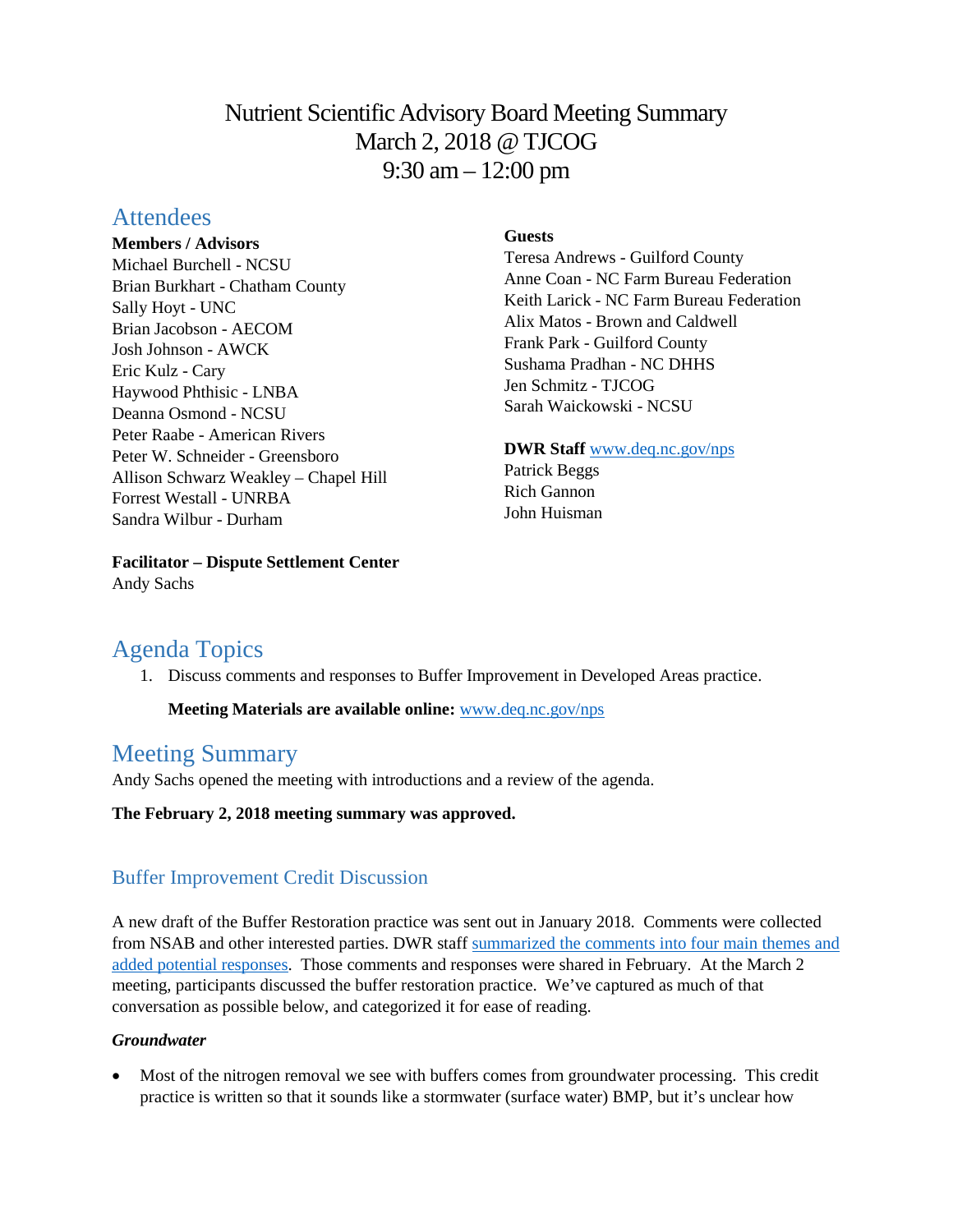shallow ground waters are affected. The practice may be written in a way that is scientifically offbase.

- The contribution of shallow groundwater to urban stream inputs is unclear. In addition, urban stormwater nitrogen concentrations entering buffers are generally low relative to other sources.
- The buffer isn't going to work for nitrogen if the flow doesn't reach the groundwater. If those backyards/areas have continuous stream flow, then yes; if they are only active during rain events, no.

#### *Sediment and Phosphorous*

- North Carolina soils are very low in phosphorus unless it's artificially added; therefore, sediment from stream banks is not a big input of phosphorous. Therefore, urban buffers won't help much from the streambank stabilization standpoint.
- Anecdotally there's not a lot of sediment exporting off established urban areas.
- Anecdotally there can be significant sediment from established urban areas, e.g. slopes where poor plant cover on poor clay soils.
- What about sediment from construction sites, which are mostly found in urban environments.
- Buffers aren't doing anything for soluble P. And where sediment-attached, the buffer needs an herbaceous zone. Forested zones just re-concentrate flows.
- If urban runoff doesn't have much sediment, why do wet ponds work so well?
- Soluble P is not reduced. The main point is that soluble and sediment P should be evaluated separately.
- How much does home-applied fertilizer attach to lawn sediment? Answer: Research suggests most homeowners apply once in the spring and then give up fertilizing.
- Buffers don't work if there are a lot of fines.
- In Jordan, there is legacy sediment as input infiltration would reduce this and should factor into credit. Additionally, it would help groundwater input.
- If the runoff infiltrated to groundwater, there would be denitrification but not phosphorus reduction.
- But the sediment would be removed and attached phosphorus removed.

#### *Data and questions*

- A survey of buffers on golf courses found the nutrient reduction was very minimal.
- Another buffer study looked at various lawn care methods, and found that there isn't that much nutrient loss in surface water from lawns. Nothing rivals runoff of nutrients from ag land. That's just one study that reinforces that buffers are not that effective in urban environments. Also, that which runs off lawns goes into storm drains.
- When it comes to buffers, if concentrations and flows are both low and unpredictable, buffer success is much more variable and hard to determine than other BMPs.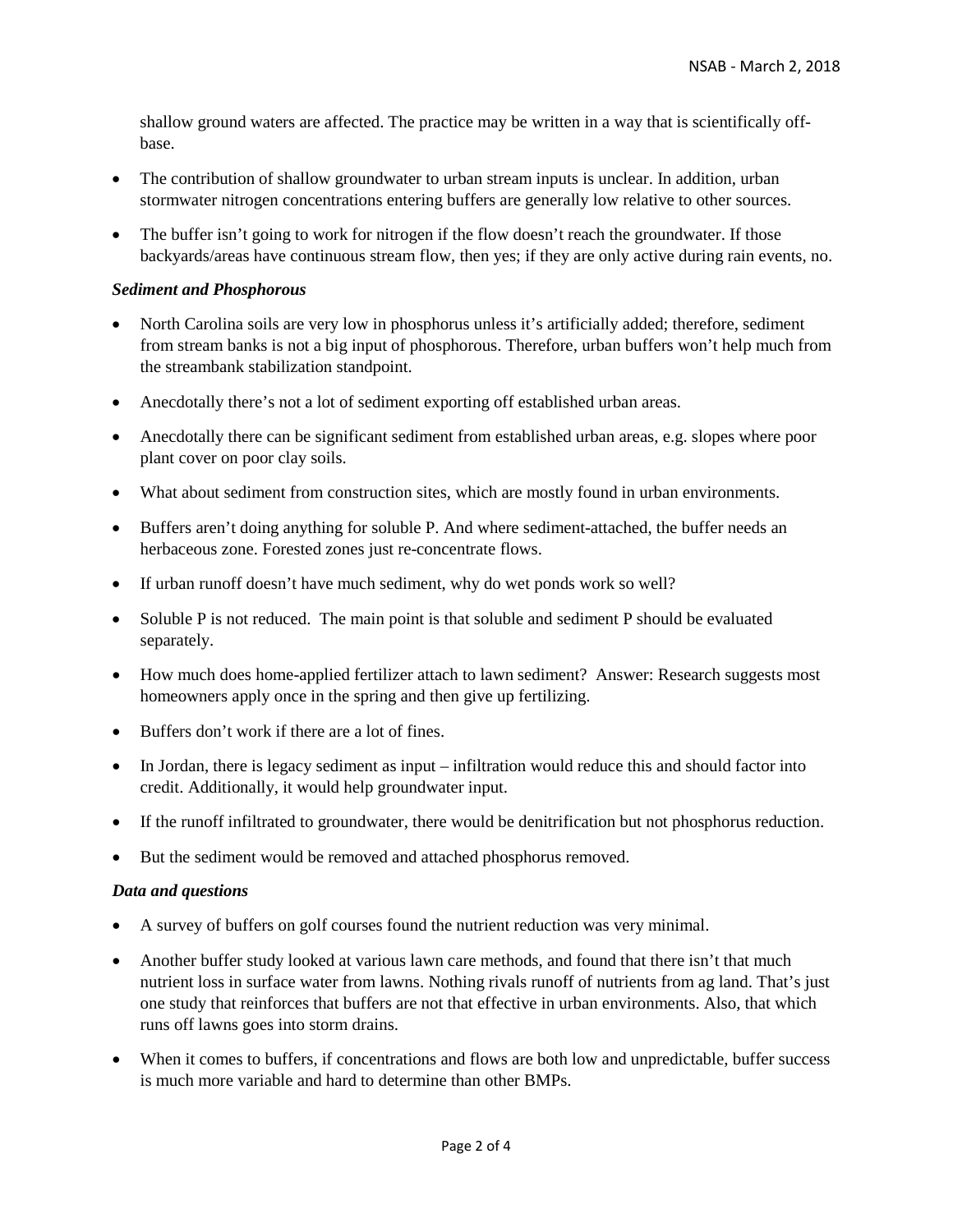- We need clarity on the nitrogen reduction percentages. Are they too generous as is? Answer: Yes, agreed, they are too generous.
- When we look at riparian buffers in studies, we are looking at nitrate. Some surface flow does contain TKN, but we don't look at that because it's a tiny amount. Urban environments wouldn't take this into consideration.
- Another main takeaway is that hydrology drives these systems, and urban hydrology is all over the map. It is very difficult to measure or quantify to credit across the board.
- Do we know the magic threshold where it's too low to get any reduction? Answer: No.
- It makes sense to establish a number that is the standard for effluent from a buffer.
- One main takeaway is that the lower the amount of nutrient coming in the input, the lower relative percentage of removal can be expected.

#### *Buffer choice, design, and alternate value*

- This is a buffer improvement practice through restored buffer areas. It is important to consider the benefits to hydrology, etc. are better than just saying there's no benefit to nutrients.
- The type of buffer is important. It needs to be herbaceous vegetated, NOT forested, otherwise the flow can go right through without depositing nutrients and sometimes even form channels. The best buffers would be a strip of herbaceous vegetation, followed by a forested area.
- We need to separate what other things we like about buffers from the science about nutrient effectiveness.
- The practice currently has a lot of maintenance and upkeep requirements. People need to keep that in mind too.
- May need to revisit the idea of the 2-zone buffer to provide a meaningful credit for phosphorus reduction. That would be difficult to achieve with anything less than a 30-foot buffer, so that's being proposed. Perhaps a simple percent reduction would be the answer.
- A 30-foot buffer shouldn't be a requirement, since some urban environments only have 20 feet available. We don't want to discourage using that 20 feet because it's not 30 feet.
- Herbaceous buffer zones are easily getting blown out by stormwater; forested buffers wouldn't do this!
- Do buffers help with infiltration? Answer: Yes, if constructed correctly
- My concern with over crediting this practice is whether a municipality would choose to use a buffer in lieu of another BMP?
- The credit is extremely low, so it isn't generally considered as a nutrient practice.
- Foresee this practice being used in addition to other practices, not instead of.
- But we need to make it something implementable for municipalities. What are the benefits of 20 feet vs 30 feet?